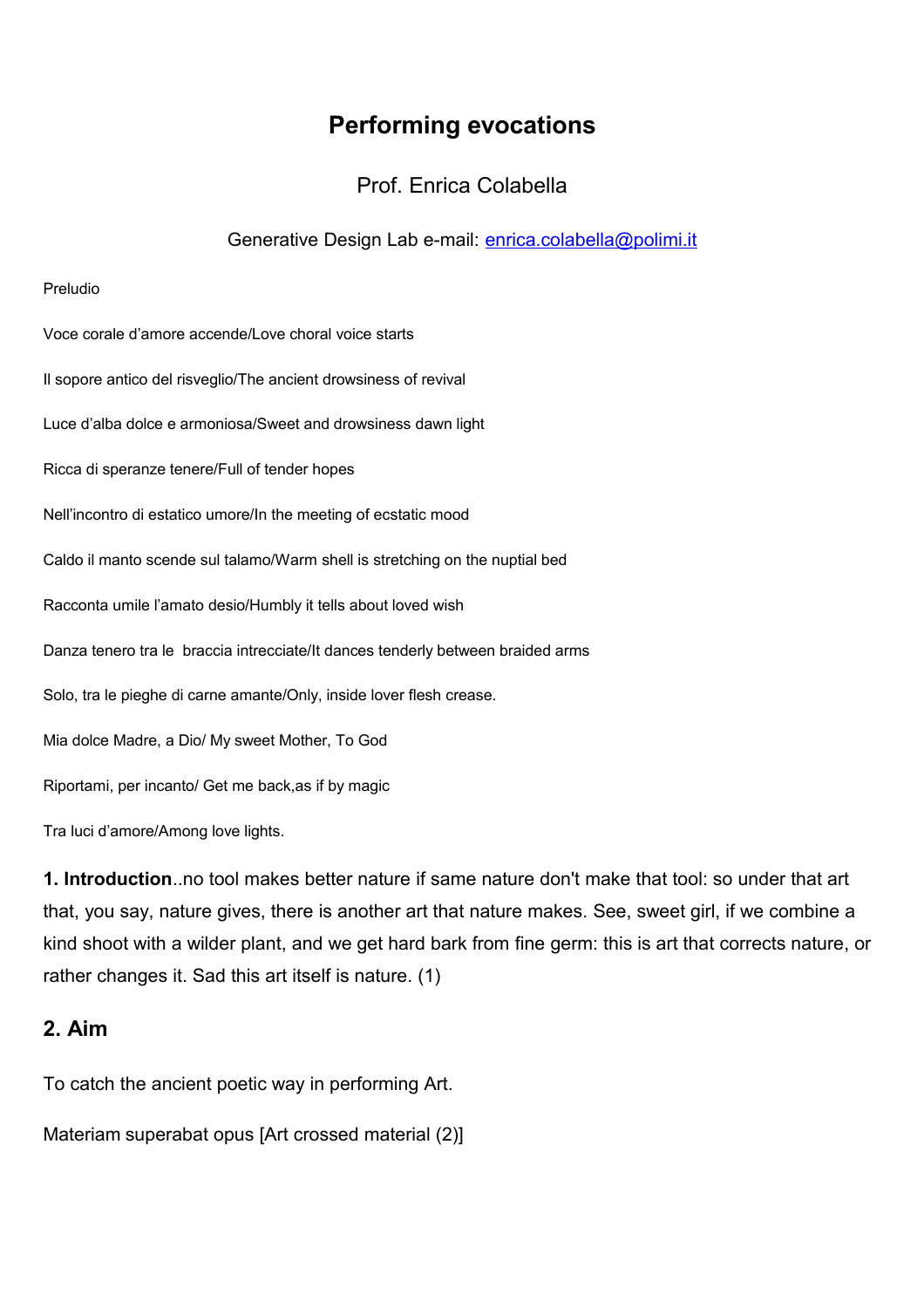### **3.** 2 **Thesis,** *1* **Hypothesis**

Thesis:

1-Evocation is a reminiscence process.This happens when we see our just defined and shaped idea in the mirror of History.Our work reaches a delineating contest. These reflected frames may belong to another fields: from Poetry to Music, or Visual Arts, or Architecture, etc. Evocation is something added. 2- Looking at our work, people say:" It seems…". It is Art.

Hypothesis: Every interpretation we give sets evocation flux. Reminiscence becomes clear using words. Reminiscence is an evocation.This is a generative/evocative process

## **4. Catalyst**

This hyphothesis returns in famous tests by Gotthold Ephraim Lessing, by Winckelmann and Goethe about the group of the Lacoonte (3)



### **3. Performing structure and tools**

Structure - Reminiscence can occur

| <b>ANALOGY</b>               | <b>SIMILITUDE</b>       | <b>EGUALITY</b>  |
|------------------------------|-------------------------|------------------|
| <b>IWE DISCOVER THE SAME</b> | <b>WE ASSOCIATE</b>     | <b>WE REPEAT</b> |
| PROCEDURE OR                 | <b>DIFFERENT SHAPES</b> | <b>THE SAME</b>  |
| <b>STRUCTURE</b>             |                         |                  |

INVESTIGATION TOOLS: 3 adjective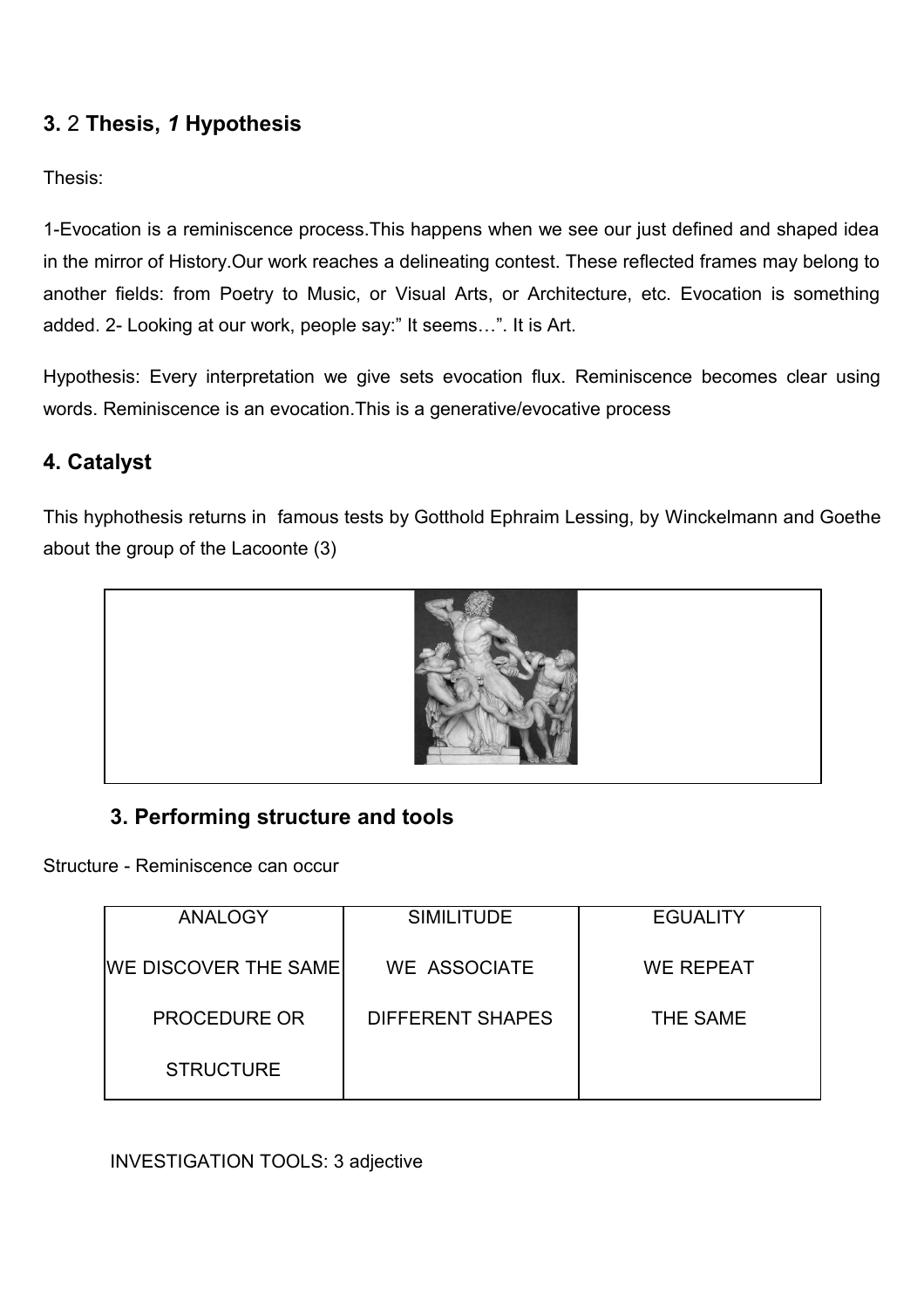| .<br>hidden<br>____ | المالم امر<br>prigrit | $\cdot$ .<br>ำแ∪ |
|---------------------|-----------------------|------------------|
|                     |                       |                  |

2 hendiadies that delineate through investigation sense borders:

natural/artificial

figurative/abstract

# **Related imaginary World**

1 Gianlorenzo Bernini

### Lecture keys: figurative/abstract +

#### Hidden



Left: horisontal movement of the arms , right: Geometrical system of Bernini's project for the Piazza S.Pietro (5)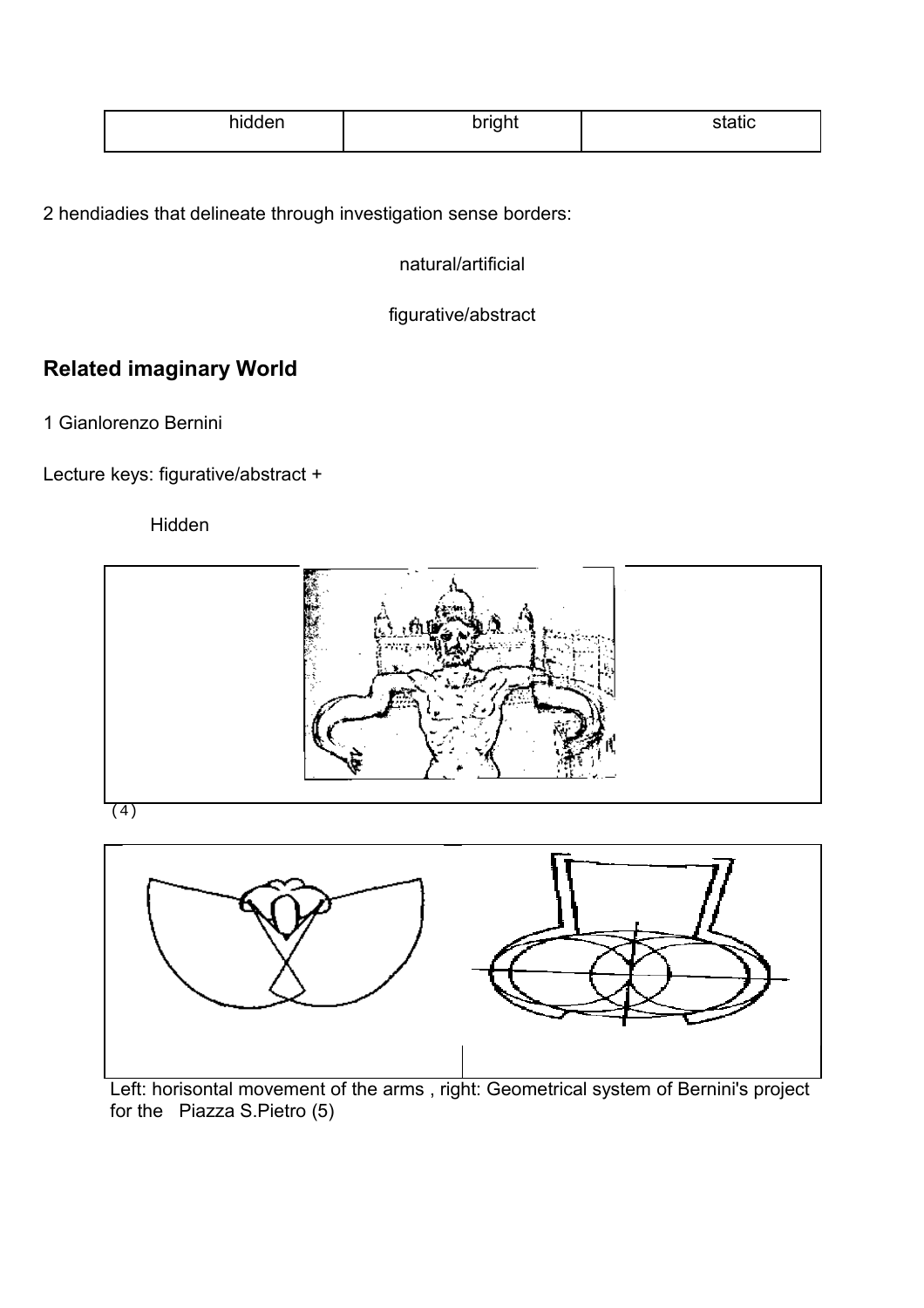

The illustrated projection of the human body in San Andrea al Quirinale's plan (6)



Left: anthropomorphic proportions of San Andrea al Quirinale's facade, according to Caporali's proportions, right: anthropomorphic proportions in Caporali's coments on Vitruvius, 1536.(7)

The human beings identical

Alma Mater, svelami/Alma Mater, reveal to me

L'identico umano/The human beings identical

Insegnami il semplice/Teach me the simple

Principio di variazione/Variation principle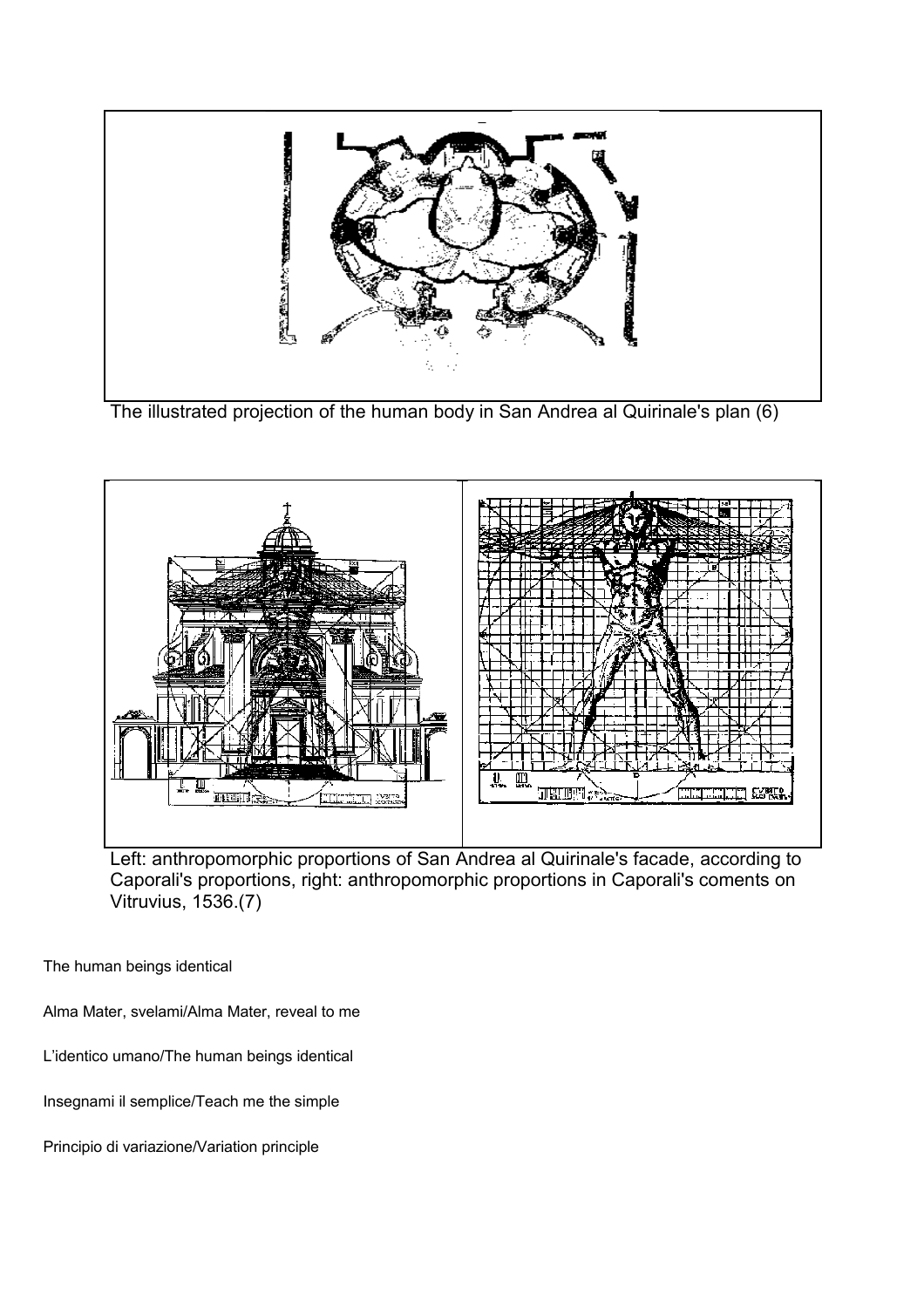Dove l'identico si scopre/Where the identical unveils Tra le molteplici differenze/Among numerous differences Rimando l'universale silente canto/Rhyming universal silent song. Come un antico aedo/As an ancient aedo Cantero' il perenne mutare/I will song eternal mutation Delle fattezze umane/ Of human beings Dove misteriosa ed immane/Where mysterious immanent Emerge la bellezza/Beauty emerges Melete,Mneme e Aoidè,figlie del cielo/Melete, Mneme and Aoidè, heaven daughters Vegliate il mio canto/Watch my song Trasformatelo in epos/Transform it in epos Per insegnare agli sguardi muti/To teach silent looks A leggere l'occulto/How to read the hidden Che si rappresenta/ That is being performed. Seminero' nei cuori/I will sow in hearts L'intelletto antico/The ancient intellect Come una rondine non addomesticata/ As an untamed swallow 2 - Michelangelo Lecture keys: figurative/abstract + Bright Michelangelo regarded sculpture as the most important Art.(8)

 Michelangelo shaped his own vision of beauty, not only proportions and resemblance, but the shaped image that grows and must be represented, in line with Ficino and Pico della Mirandola.(9) (9a)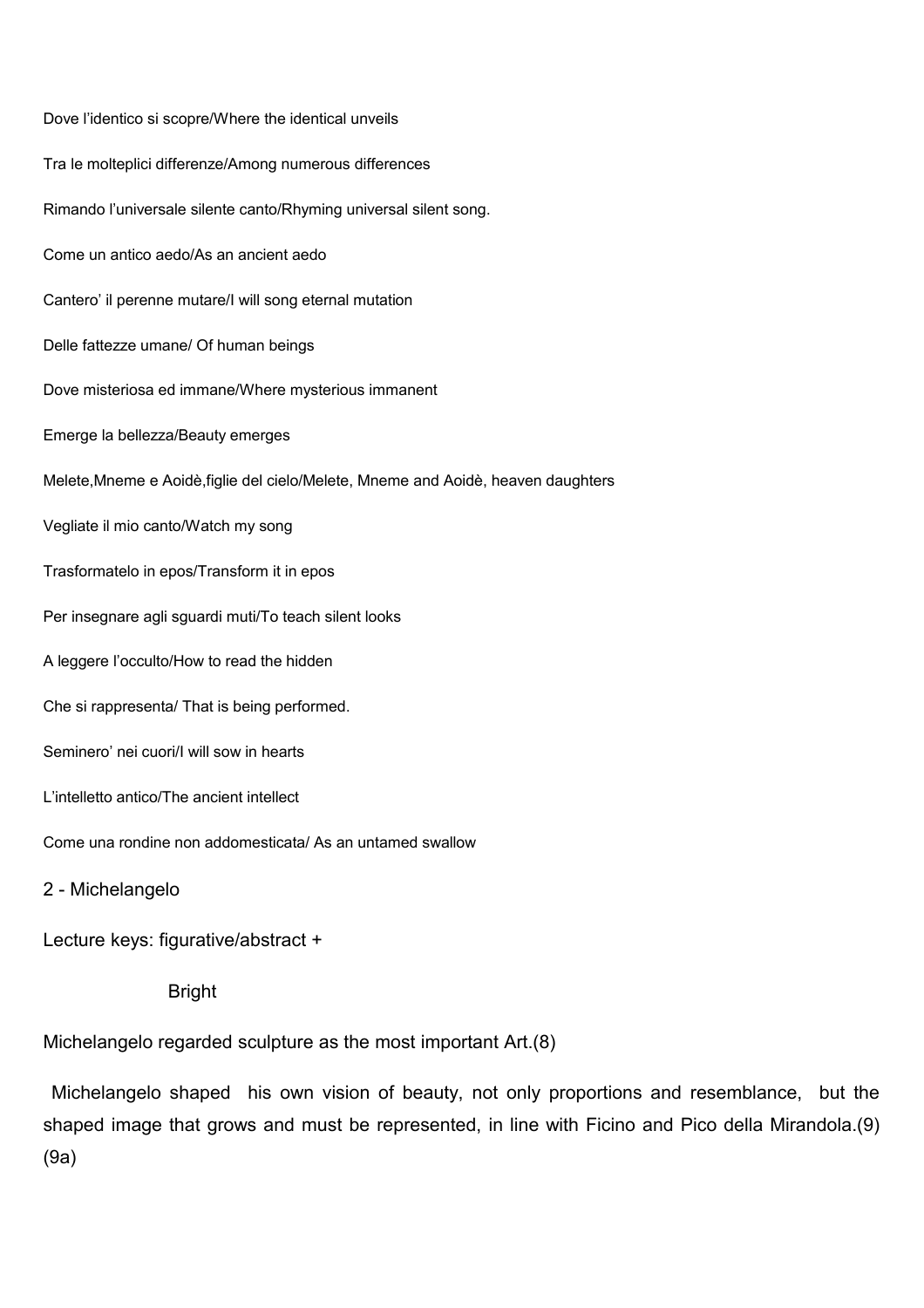"Un choncetto di bellezza ( a beauty concept)

Immaginata o uista dentro al core" imagined or seen inside heart)(LX)

The same in Dante:

"cosi come è ditta in cor vo significando"(so as in heart sung I try understanding)

All the incomplete statues Schiavis or Jails represented oppressed bodies, more than from the drawstrings of the imprisonment, from the theirsame internal torment. Slaves or Prisons are Schiavo ribelle, Schiavo morente(1513), Louvre, and L'Atlante, Il barbuto, Il giovane, Lo schiavo che si sveglia ( Florence, Galleria Accademia).



It stopped to carving for himself only. The three " Pities ", that of Palestrina (Palazzo Strozzi, Florence), of Florence (Cathedral) and Rondanini (Milan, Castle), that he realized for his grave, in the silence of the house to Macel de' Crows near the column Traiana, those " Pities " that never satisfied him, on which he worked until he died, show how much his sculpture matured and changed together with him, with the events of his life, with the passing of the years. He worked to deline the imaginary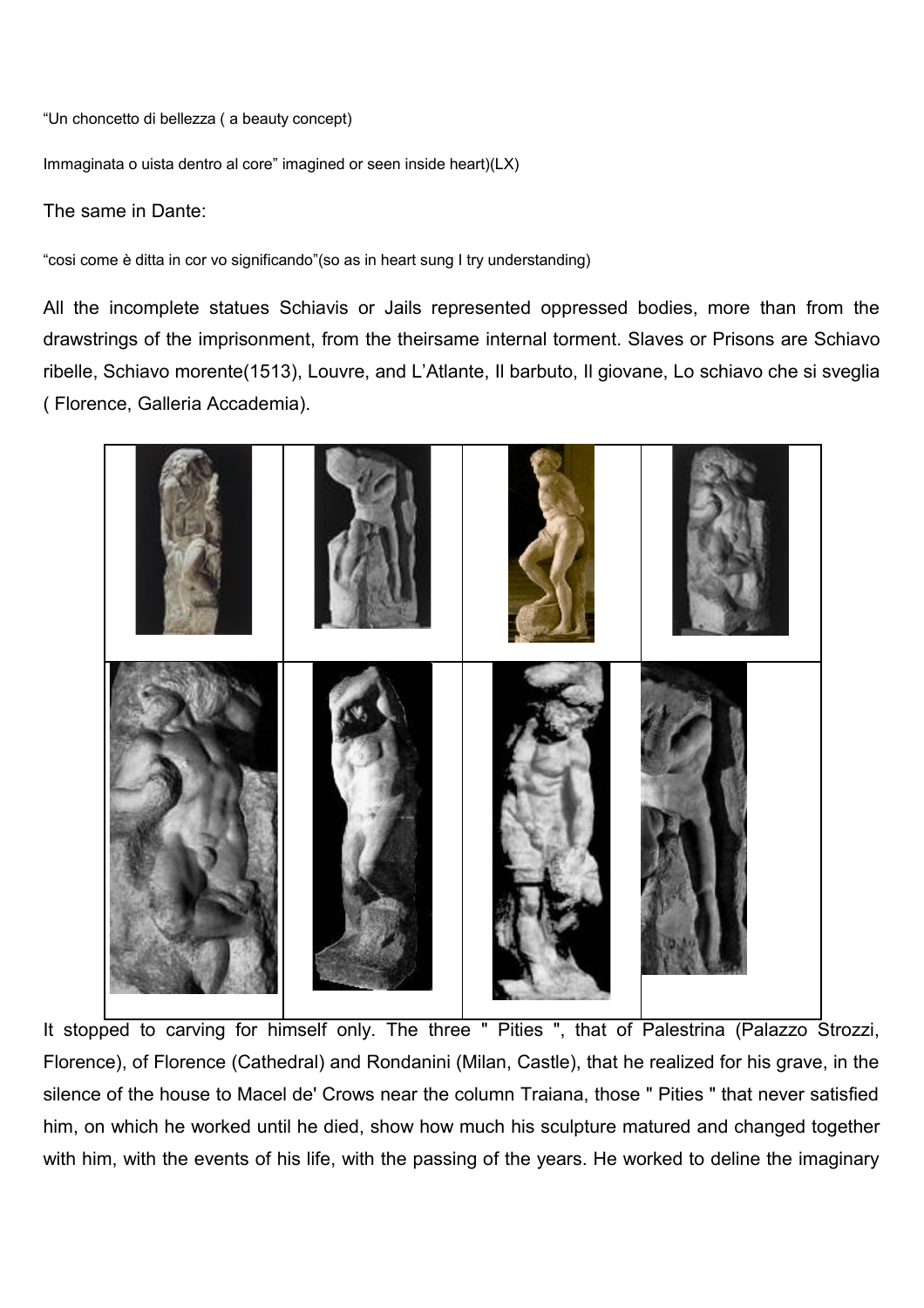space of onlookers open or better their transcendental ideas. That was a trend toward abstraction. A big effort to perform visible transcendental values. It was a prelude to Art of tomorrow. He defined sculpture as site of various all around visions. It is possible to shape idea "per forza di levare"(for stregth of cutting), that is cutting directly "nella pietra alpestre e dura"( in mountainous hard stone).This is what Bergson (9b) defined:" he believe that is "affection" effect that coming from inside becomes one with what it get of unique and consequently of inexpressible."On 18 February 1564, at vespers, Michelangelo died. His corpse, as happens saints, was kidnaped and carryed to Santa Croce, He left under other things;...another statue principiata (beginned) for Christ and another figure above, attached together and not finished.(9c) This opera testifies that Art is a process, a generative process, in which imagination represents itself starting the heart and interpreting first defines work with mind eye



Hora, unlimited interaction

Cade la distanza della sera/ Evening visibility falls

Tutto appare assopirsi in un'unica amalgama/All seems sleeping in a single amalgam

Si cerca un respiro amico/ We look for a friendly breath

Da sentire sulla pelle/To sense under skin

In vicinanze protette dall'oscurità/In dark protected nearness.

Sussurri distanziano i colori /Murmurs spaces out colours

E' l'ora della metrica/It is the time of metrics

Poni alle caviglie sonagli melodiosi/Put at your ankles melodious jingles

Attira l'armonia con piccoli passi/Attract harmony with small steps

Per raccontare il giorno andato via/To tell about past day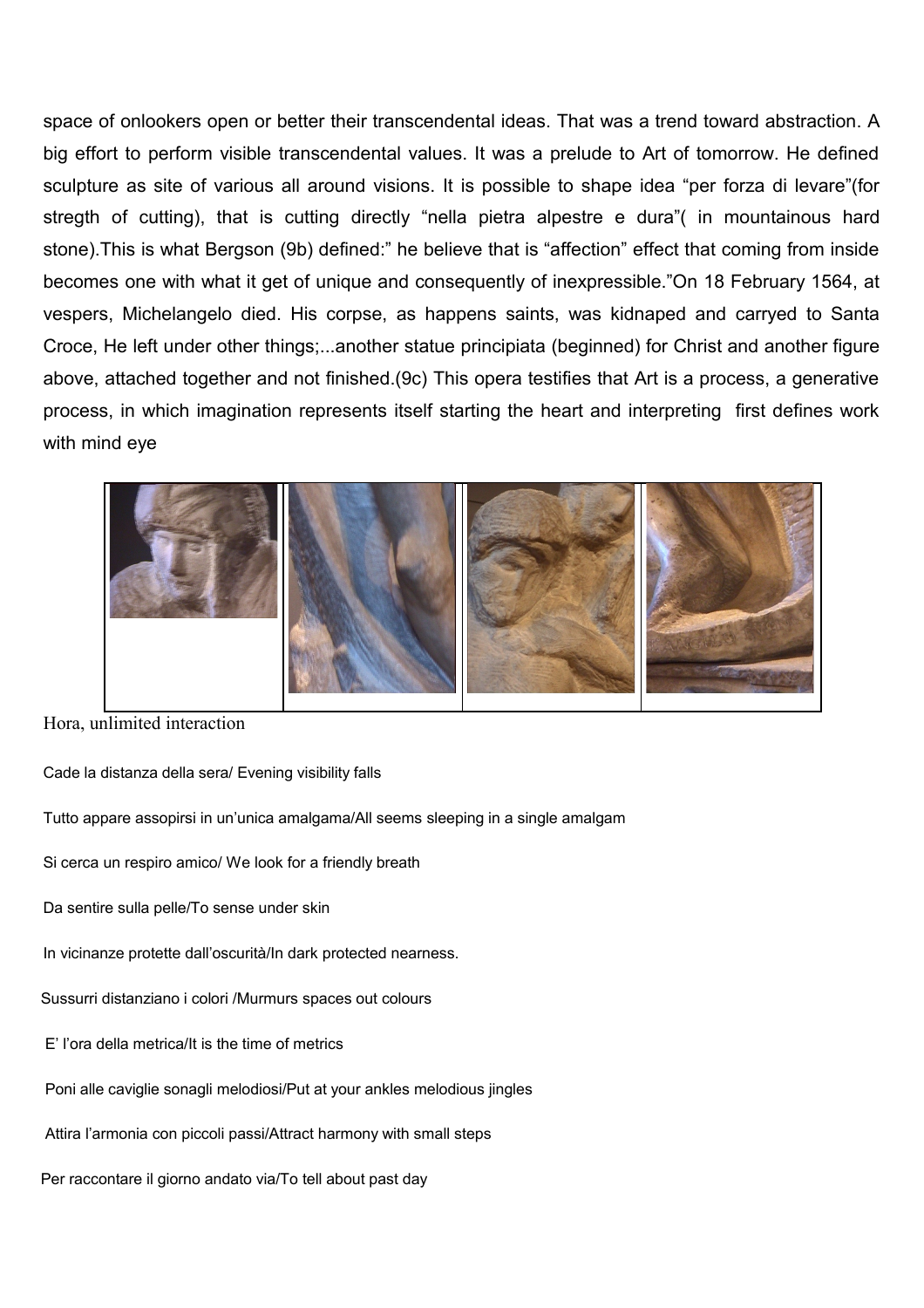Tra luci ed ombre/Between lights and shadows Rintraccialo: E' perduto/Trace it: It is lost Tu puoi disegnarlo indelebile/You can shape it indelibly Tra ogive di sogno/inside dream vaults.

3 – Artificial Tree

Lecture keys: natural/artificial +

Static

Temporary cult signs in Japanese village Shinto are shaped for folk cult.

These are generally abstract, sometimes with a strong geometrical character.

Their function is simply that of a sign, a symbol.

The structure are made of fresh material each year and always in the same configuration.

A generally valid design has been handed down and this can be recognized in most configurations.

The reconstraction of periodically renewed structure with a life of one year reflects the significance of the cultic symbols as an expression of settlement history(10 )

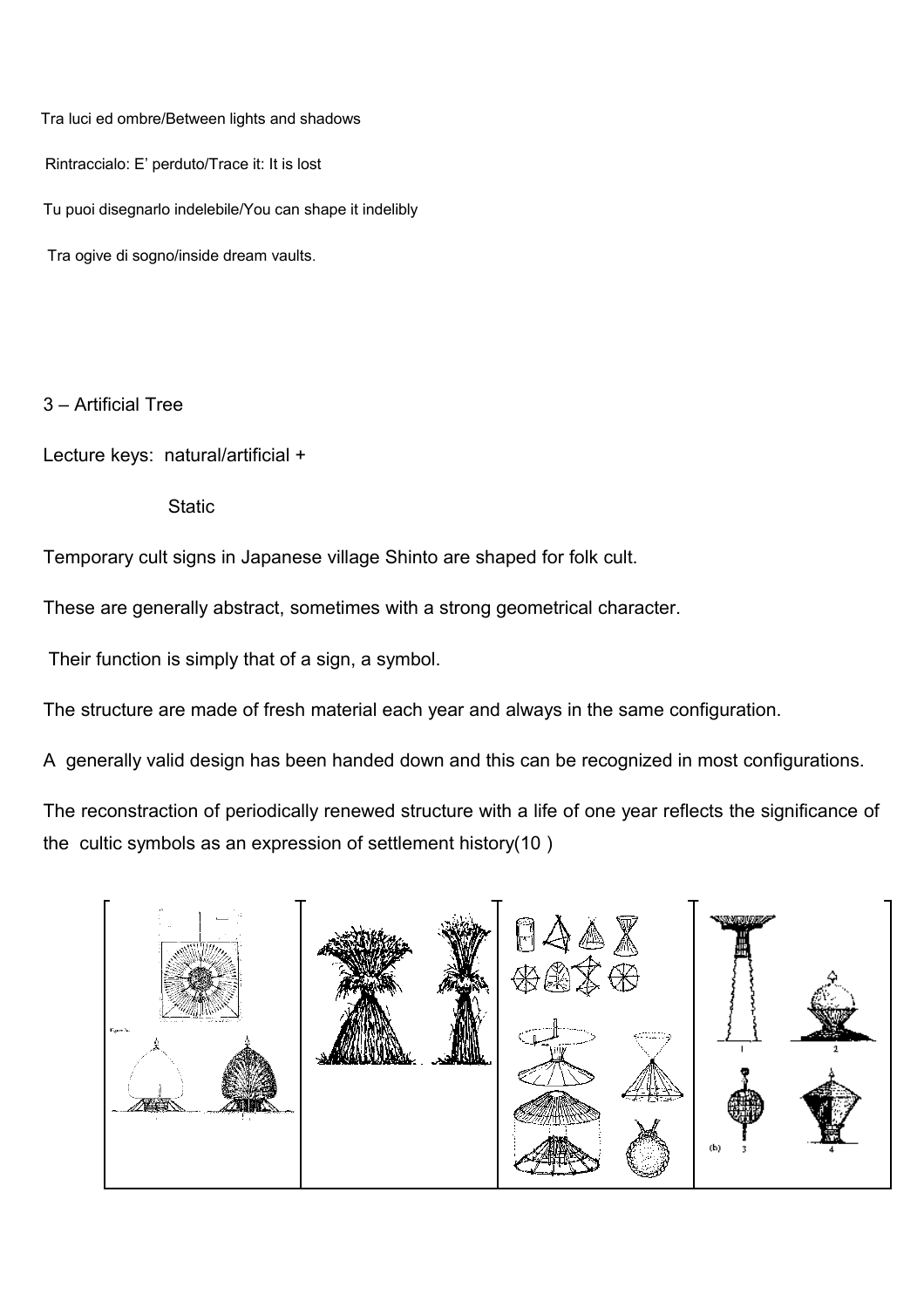| (a)<br><b>STIPES AND</b><br>و د و و<br>ШÏ<br>₩<br>龜<br>¥ě<br><b>START</b><br><b>Macarata</b><br><b>បំបំបំបំបំ</b><br>وسيتنفذ<br>क्तरू<br>TR<br>Arri<br>型<br>懳<br>繊<br>$\mathcal{P}_{\infty}$<br>陆<br>1895<br>্যাগ<br>فلتجعلا<br>$\overline{\phantom{a}}$<br>ホッチング ショーナ |
|------------------------------------------------------------------------------------------------------------------------------------------------------------------------------------------------------------------------------------------------------------------------|
|------------------------------------------------------------------------------------------------------------------------------------------------------------------------------------------------------------------------------------------------------------------------|

| ha. s – 44 a 111 h<br>×面工<br>光野<br>$\mathbf{\triangle}$ 1<br><u>the Act</u><br>商人<br>奮劇<br>a<br><b>ANGEL</b><br>A<br>ଛ<br>Â<br>一个人<br>$\mathbb{R}$<br>A<br>AM SOLIMI<br>$\frac{1}{3}$<br>高角个峰<br>警察門<br>本<br>靈<br>韭<br>諭<br>渝<br>Â<br>C.S<br>التعبية لأ<br>72<br>$^{(1)}$ | <u>™¥∉∉Qh¥ad</u><br>$\mathbb{R}$<br>音子<br>$\mathbb{R}^{m+1} \mathbb{M} \oplus \mathbb{R}^{m} \mathbb{N} \mathbb{N}$<br>▲←<br>$\mathcal{L} = \mathcal{L}$<br>na<br>ИĤ.<br>ł<br>$\frac{3}{2}$<br>1<br>$\mathcal{P}(\mathcal{P})$<br><b>CONTRACTOR</b><br>Â<br>b 28<br>240<br>拳聲<br>性氣<br>鳳<br>背筆<br>厭<br>堂盒拿擎全)<br>岩总<br>$\mathbb{A} \triangleq \mathbb{A}$<br>X<br>$\equiv$<br>饕<br>欁<br><b>Sept</b><br>ા પશુ<br>Á<br>14<br>24. | 87a<br>$16 - 11$<br>a.<br>衡<br>呆嚴審<br><b>又曾會好</b><br>Å<br>VIA<br>而配士:<br><b>AIIAAIIIAPP#MIII</b><br><b>TWAWYIYYMYALAL</b><br><u> 부호스포 총 스포 프로</u><br><u>Litten ti maliteln</u><br>। अपूर्ण संस्कृत स्थ <b>ि</b><br>算符集<br>TA出租到112或<br>990<br>5.17.87<br>$\mathcal{D} \oplus$<br>∰<br>. ∾⊉•<br>ती<br>l 43<br>樂<br>个孤<br>∰.<br>ИŅ |
|---------------------------------------------------------------------------------------------------------------------------------------------------------------------------------------------------------------------------------------------------------------------------|--------------------------------------------------------------------------------------------------------------------------------------------------------------------------------------------------------------------------------------------------------------------------------------------------------------------------------------------------------------------------------------------------------------------------------|----------------------------------------------------------------------------------------------------------------------------------------------------------------------------------------------------------------------------------------------------------------------------------------------------------------------------------|
|---------------------------------------------------------------------------------------------------------------------------------------------------------------------------------------------------------------------------------------------------------------------------|--------------------------------------------------------------------------------------------------------------------------------------------------------------------------------------------------------------------------------------------------------------------------------------------------------------------------------------------------------------------------------------------------------------------------------|----------------------------------------------------------------------------------------------------------------------------------------------------------------------------------------------------------------------------------------------------------------------------------------------------------------------------------|

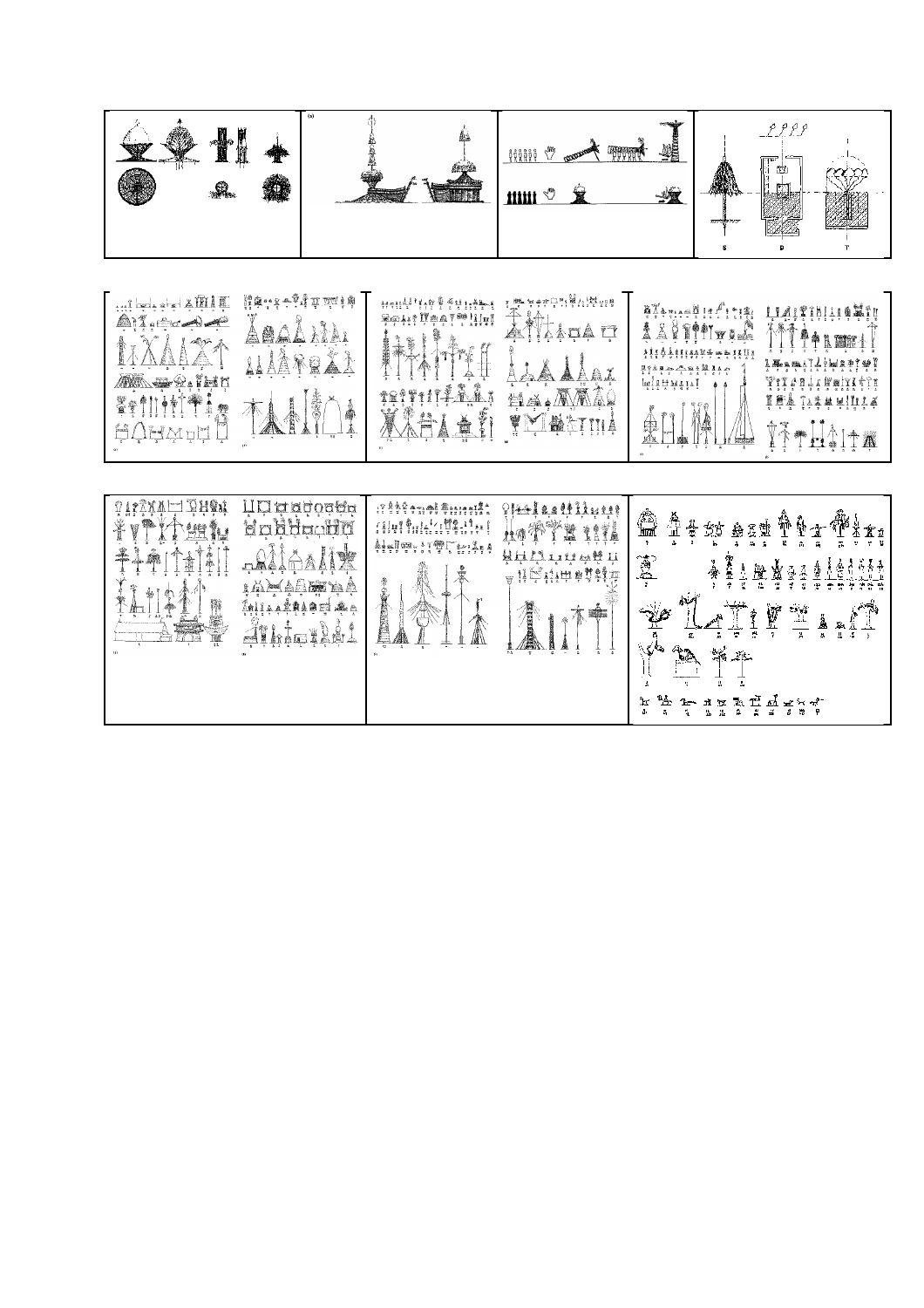$$
\frac{47.77}{1000}
$$



Anamnesis excercise

La felicita' nasce su un velo nero di dolore/Happiness rises on a black veiled pain

E muore lasciando traccie fluide/And dies leaving fluid traces

Di un tenue chiarore bluastro/Of a soft blueish lighting: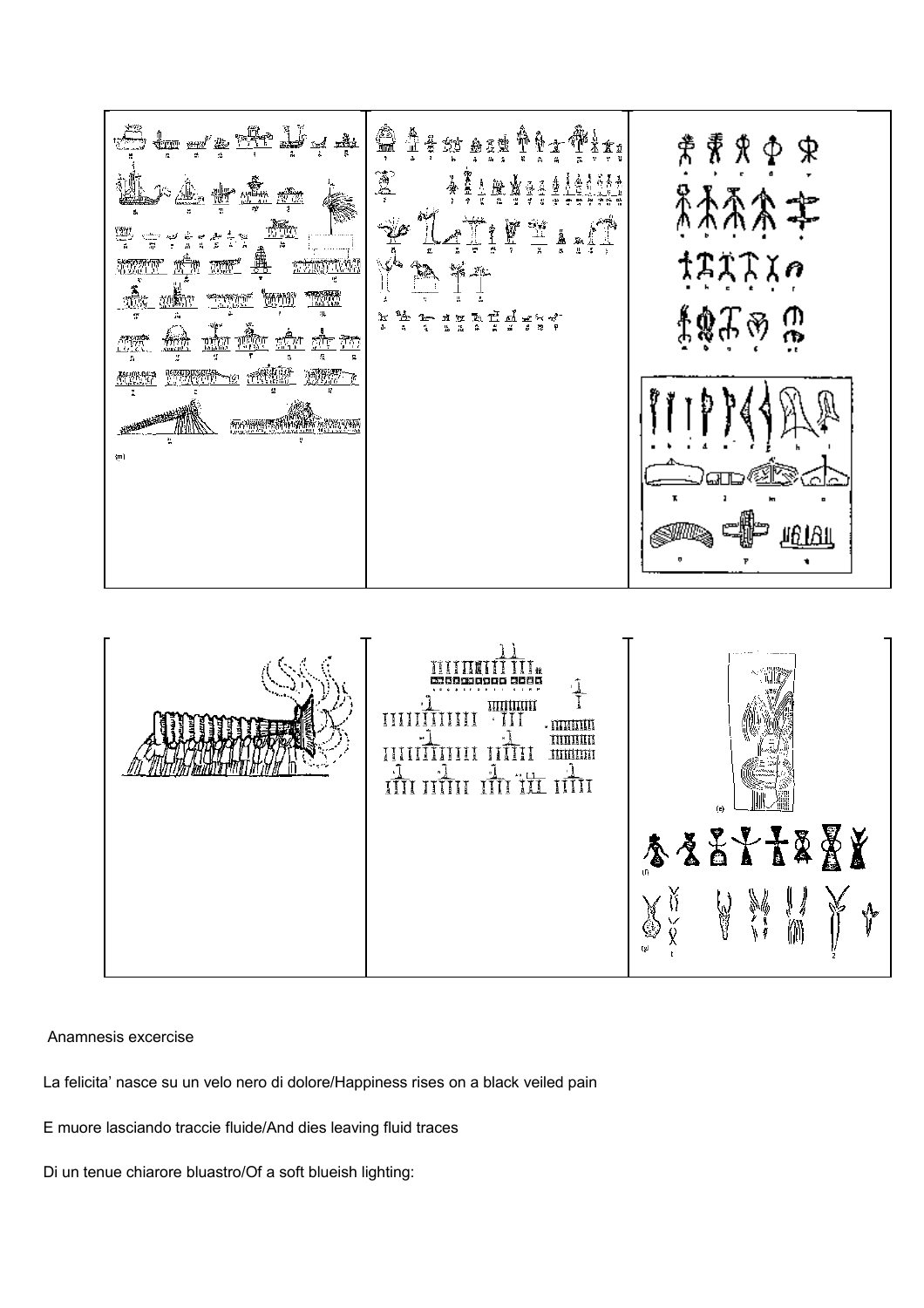Oasi della mente nel ricordo/Reminding is a mind oasis

Solo cio' che è perduto puo' tornare/Only what is lost may come back

4 Pieta' Project

Lecture keys: artificial/artificial +

**Static** 

This project used a 3D scanner to measure shape and appareance of each part of statue.(11)



Fluxus

L'anima mia si perde/My soul gets lost

Tra frastuoni sommessi/Among soft sounds

Nascienti dal piu' profondo del mare/Rising from deepest sea

Tra flussi riflessi su schermi/Among fluxes reflected under screens

Fosforescenti e sotto controllo/Phosphorescent and controlled

Dove pensi di andare/Where are you going

Se hai rappresentato tutto?/If you represented everything?

Cloni, e l'anima?/You clone, and the soul?

Quale musica smuovera' le lacrime/Which music will move to tears

E raccontando il tempo comune/And telling about commun time